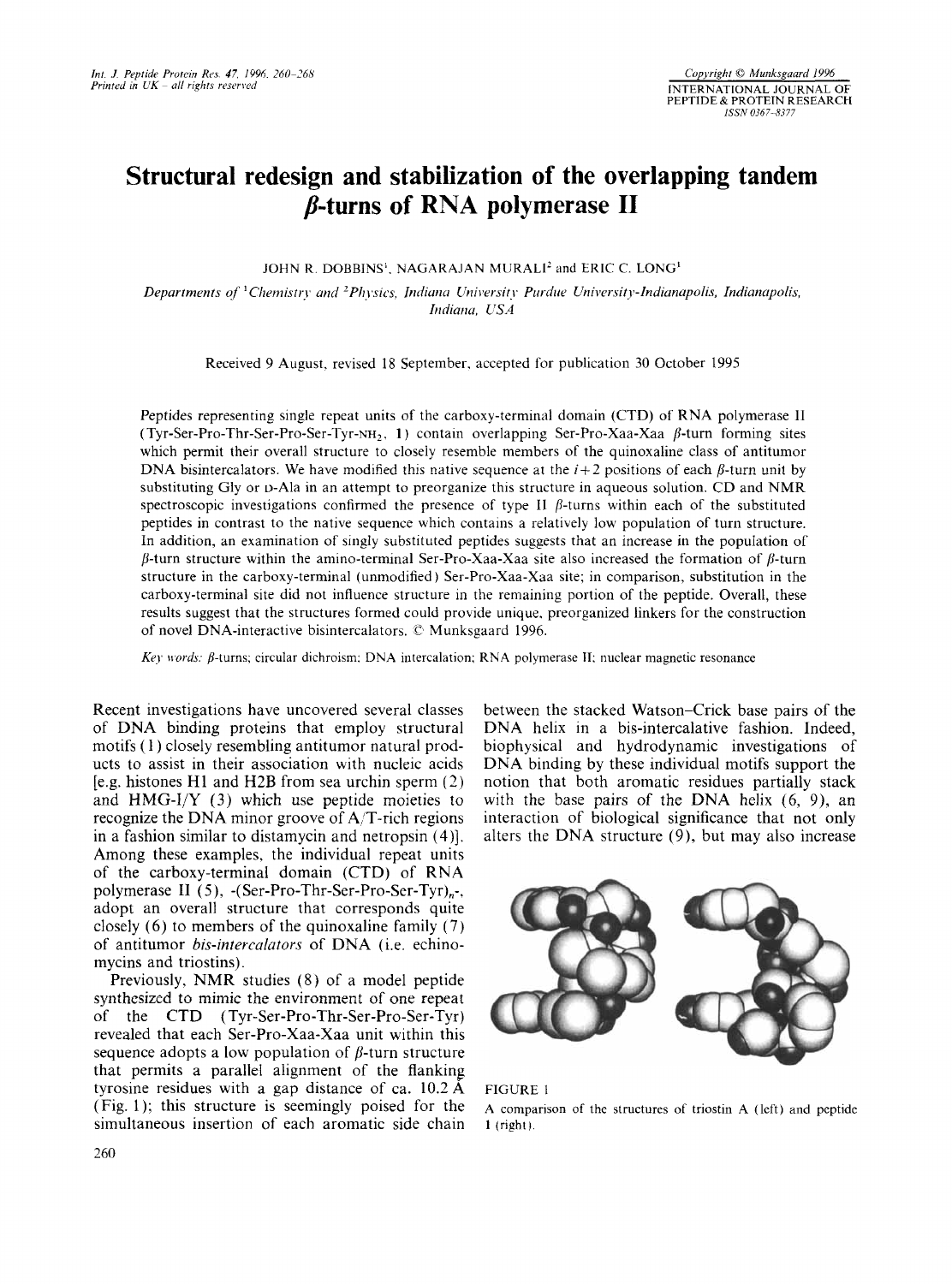the population of  $\beta$ -turns within the CTD by utilizing the DNA as a 'scaffolding', thereby increasing the likelihood of enzymatic phosphorylation of this domain  $(10)$ .

Given the uncanny structural similarities that exist between the individual repeat units of the CTD and members of the quinoxaline group of antitumor agents, our laboratories have sought to determine if a redesigned peptide motif can yield novel DNA interactive agents with a spectrum of activities and sequence selectivities different from established bisintercalators. In addition, detailed investigations of derivatives of the repeat units of the CTD may also yield: (i) structure-function information regarding their DNA binding and recognition mechanism; (ii) structural insight pertaining to overlapping  $\beta$ -turns that could find applications in the *de now* design of proteins and peptides; and (iii) substrate analogues as probes for the enzymes involved in the phosphorylation  $(11)$  and glycosylation  $(12)$  of the CTD.

With knowledge of the conformational flexibility of peptides representing the heptad units of the CTD in aqueous solution (8), the goal of the work presented herein was to investigate strategies leading to the structural preorganization of this motif with a *minimal* change in its peptide character. Thus, the experimentation presented has focused on the redesign of the overlapping  $\beta$ -turns that connect each aromatic amino acid along with an examination of this preorganization by both circular dichroism (CD) and two-dimensional proton nuclear magnetic resonance spectroscopy (2DNMR). Our findings indicate that conformational stability can be achieved through substitutions of key amino acids leading to unique, folded peptides and insight into the properties of tandem  $\beta$ -turn structures.

# EXPERIMENTAL PROCEDURES

*Peptide synthesis and characterization.* All peptides examined in this study were synthesized as carboxyterminal amides through manual, solid phase protocols using commercially available starting materials and reagents (13-15). Following their synthesis, each peptide was purified by reversed-phase highperformance liquid chromatography and characterized by fast atom bombardment mass spectroscopy (FAB-MS).

*CD spectroscopy.* CD spectra were recorded at room temperature on a Jasco J720 spectropolarimeter. Peptide solutions (50  $\mu$ M) were prepared in deionized water ( $pH 4.2$ ) from stocks quantitated by UV-vis spectroscopy based on tyrosine absorbance  $(\lambda_{\text{max}} =$ 275 nm, pH 7.5,  $\varepsilon = 1500$ ). All samples were analyzed in 0.5 cm cylindrical quartz cells, and a solvent blank was subtracted from each peptide spectrum to eliminate background interference. Each spectrum was

obtained by averaging three scans in the 250-190 nm wavelength range at a scan speed of 50nm/min (response of 8 s/nm bandwidth of 1.0 nm and resolution of 8 s). All CD spectra are reported in mean residue ellipticity (MRE).

*NMR spectroscopy.* Samples for NMR analyses were prepared by dissolving *5* mg of solid, lyophilized peptide in 600  $\mu$ L of a 90% H<sub>2</sub>O/10% D<sub>2</sub>O solution adjusted to  $pH$  4.2 containing ca. 0.3 mm trimethylsilylpropionic acid (TSP) solution as a standard. All NMR spectra were acquired on a Varian Unity 500 spectrometer with the sample temperature maintained at 10 "C. Phase-sensitive two-dimensional NMR experiments were employed for assignment of the peptide spectra and for detection of secondary structure in aqueous solution. All spectra were referenced with respect to TSP at 0 parts per million (ppm). Solvent signal was suppressed by applying an appropriate presaturating radiofrequency field. Quadrature detection in  $F_1$  was achieved using the States hypercomplex method ( 16). Sequence specific assignment of each peptide was achieved using two-dimensional double quantum filtered correlated spectroscopy (DQF-COSY) ( 17) and two-dimensional rotating frame Overhauser spectroscopy (ROESY) ( 18, 19). The mixing time employed in all ROESY experiments was 250 ms, and the radiofrequency field strength used for spin locking was 4.5 kHz. In all DQF-COSY and ROESY experiments, the spectral width was 5999.7 Hz in both dimensions, and 256 *t,* experiments were recorded, with 2048 complex points for each free induction decay. The number of scans per  $t_1$ point was **64.** Two-dimensional Fourier transformations were performed on a SUN Sparc *5* work station using shifted (90') sine-squared weighting in both dimensions and zero-filling to 2k in  $F_2$  and 2k in  $F_1$ .

Temperature coefficients for the backbone amide proton chemical shifts were determined by performing several one-dimensional NMR experiments in which the sample temperature was varied between *5* and  $30^{\circ}$ C. The chemical shift of each amide proton was plotted against temperature and in all cases the chemical shift varied linearly; the slope computed from these graphs yielded the temperature coefficients in units of parts per billion/K (ppb/K).

*Molecular modeling.* Molecular modeling was performed on a Silicon Graphics workstation using Quanta Charmm software. Models of **2** and **3** were constructed to include the typical backbone torsion angles of the  $i+1$  and  $i+2$  residues of type II  $\beta$ -turn structures (20) within each Ser-Pro-Xaa-Xaa site; orientation of each Ser-Pro-Xaa-Xaa relative to one another in an individual peptide was based on previous models of the native sequence found in **1** (6).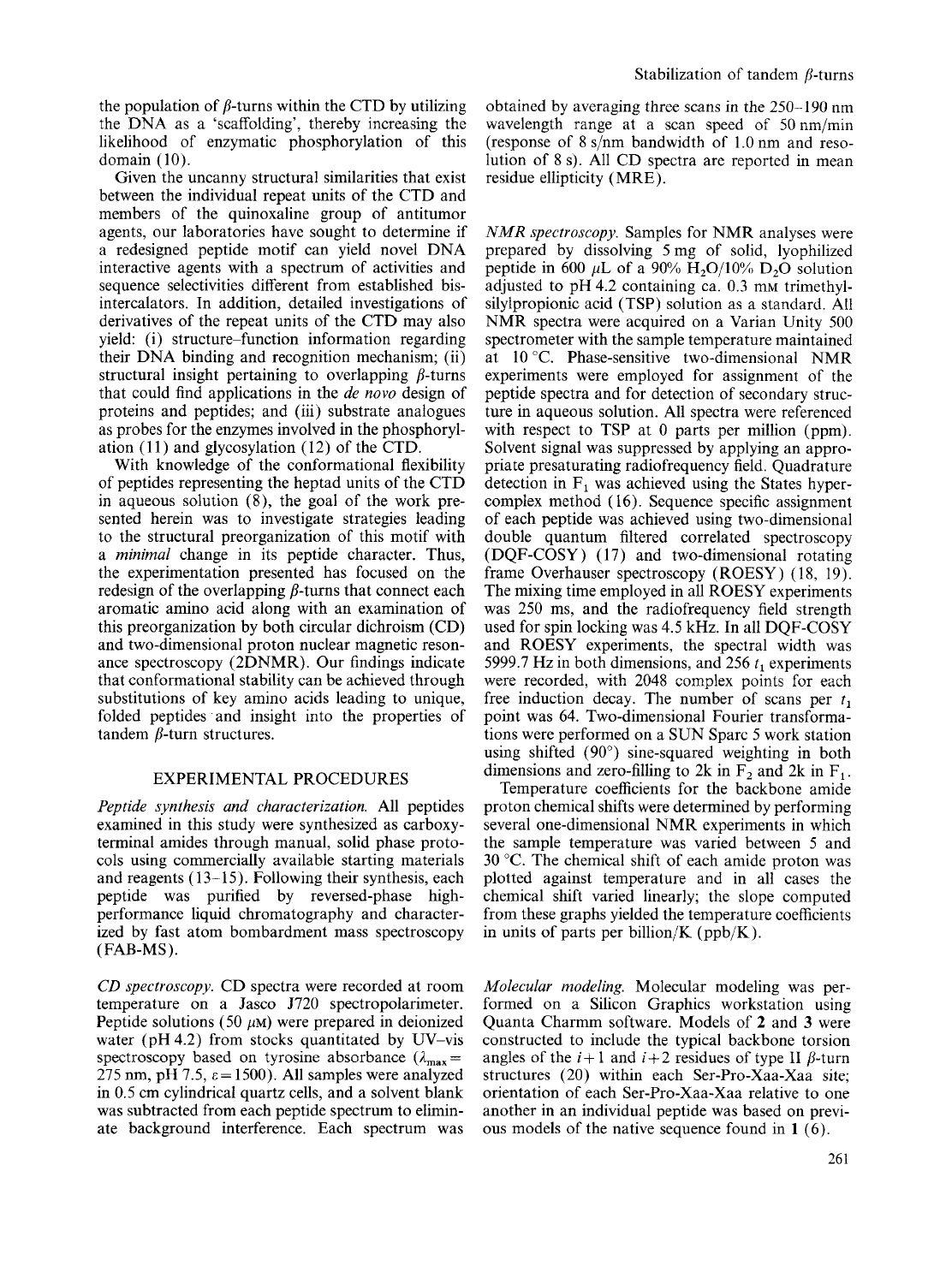# RESULTS AND DISCUSSION

#### *Peptide design and synthesis*

Given the low population of  $\beta$ -turns present in a single repeat unit of the native sequence found in the CTD, our goal was to impart structural preorganization to the peptide in a fashion that *maintains* the overall steric and chemical features of this sequence. To accomplish this, two peptides were synthesized in which the  $i+2$  positions of each of the overlapping Ser-Pro-Xaa-Xaa  $\beta$ -turns were substituted with either glycine or D-alanine (Fig. 2). These substitutions are known to facilitate the formation of type II  $\beta$ -turns within model oligopeptides by removing the steric hindrance to turn formation at the  $i + 2$  position (21). Synthesis of disubstituted analogues of our model of the native sequence **(Tyr-Ser-Pro-Thr-Ser-Pro-Ser-**TYT-NH,, **1)** resulted in two carboxamide oligopeptides: Tyr-Ser-Pro-Gly-Ser-Pro-Gly-Tyr-NH<sub>2</sub>, 2, and **Tyr-Ser-Pro-D-Aia-Ser-Pro-D-Ala-Tyr-NH,** , **3.** In addition, upon structural analyses of these analogues, two additional oligopeptides were synthesized to explore further details of the factors involved in the preorganization of these unique, overlapping  $\beta$ -turn systems. These peptides included Tyr-Ser-Pro-Gly-Ser-Pro-Ser-Tyr-NH, , **4,** and Tyr-Ser-Pro-Thr-Ser-Pro-Gly-Tyr-NH<sub>2</sub>, 5.

*CD analysis of the disubstituted peptides.* The structures of **1-3** were evaluated using CD spectroscopy. While the exact quantitation of turn structure by CD is difficult *to* achieve (22), the general spectral features allow a qualitative assessment of  $\beta$ -turn formation within a family of structurally related peptides. Specifically, spectra of all peptides under the same conditions were compared as shown in Fig. *3.* The spectra of **2** and **3** were found to have distinct negative ellipticities in the wavelength range  $\lt$ 190 nm and  $>$  220 nm and a positive ellipticity in the 200-210 nm



FIGURE 2

Schematic diagram of the overlapping  $\beta$ -turn system. The  $i+2$ positions of the amino-terminal Ser-Pro-Xaa-Xaa  $\beta$ -turn (R<sup>4</sup>, left) and carboxy-terminal Ser-Pro-Xaa-Xaa  $\beta$ -turn (R<sup>2</sup>, right) are, respectively, Thr and *Ser* for peptide 1. Gly and Gly for peptide **2, o-Ah** and D-Ala for peptide **3,** Gly and Ser for peptide **4.** and Thr and Gly for peptide **5.** 



FIGURE **3**  CD spectra **of** peptides **1, 2,** and **3.** 

range (MRE ca. 2000 and ca. 8000 deg cm<sup>2</sup> dmol<sup>-1</sup>, respectively), all of which are characteristic of type II  $\beta$ -turns (21-23). In contrast, the CD spectrum of **1,** which contains **a** significant negative eilipticity in the 200 nm region, suggests a secondary structure not containing type **II**  $\beta$ -turns; a comparison with published spectra suggests that **1** is predominately a combination of types I and II  $\beta$ -turn and random coil structure (24). These results, in aggreement with previous studies **(S),** suggest that the amino acid substitutions selected to enforce preorganization have been successful in imparting a significant population of well defined structure to the peptide sequence.

#### *CD analysis of the monosubstituted peptides*

As demonstrated above, substitution of glycine or D-alanine into the native repeat sequence resulted in the formation of increasingly structured peptides most likely containing type **II**  $\beta$ -turns. Following this observation, the effect(s) of a single substitution within the peptide was determined to evaluate whether the formation of one  $\beta$ -turn in the tandem array influenced the conformational stability of the adjacent (unsubstituted) Ser-Pro-Xaa-Xaa site. As shown in Fig. 4, the CD spectra of **4** and *5,* which contain a *single* glycine substitution in either the aminoterminal or carboxy-terminal  $\beta$ -turn forming sites of the peptide, respectively, suggests a combination of structured and unstructured elements in solution. Specifically, in the region 200-210 nm, the ellipticity of **4** and *5* is no longer as negative as **1,** but is still somewhat reminiscent of the positive ellipticity found in **2.** These observations, in light of previously analyzed peptides  $(21-25)$ , indicate that the structures of peptides **4** and *5* most likely consist of a combination of either type I  $\beta$ -turn or random coil *with* type II  $\beta$ -turns (24). This is understandable given the fact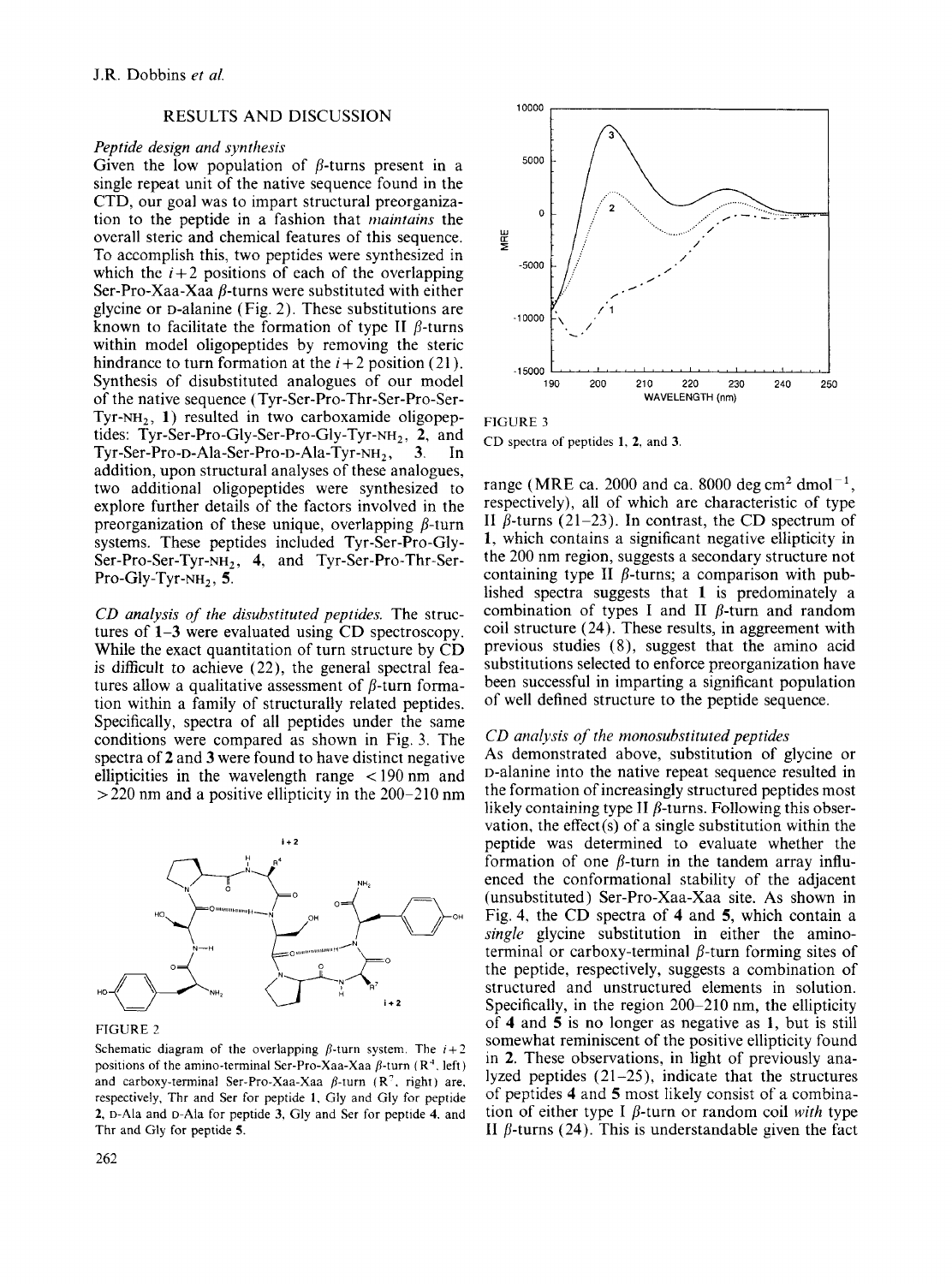

FIGURE **4**  CD spectra of peptides **4** and *5.* 

that glycine at the  $i+2$  position favors type **II**  $\beta$ turns, while a serine or threonine at the  $i+2$  position would favor type I  $\beta$ -turns, as observed previously in the analysis of the native sequence (8). It must be noted, however, that CD analyses alone cannot determine whether the two halves of one peptide are structured uniquely vs. a population of differently folded peptides in solution. Therefore, NMR analyses were essential to further evaluate the structure of these peptides.

# *NMR resonance assignments*

Resonance assignment of the proton spin systems of each peptide was a relatively easy task even though several residues occur repeatedly in an individual sequence. Of the six possible amide resonances within each peptide, five were observed with the missing amide resonance assigned to the amino-terminal tyrosine. Ultimately, the individual amino acid residues of each peptide were identified unambiguously from their DQF-COSY spectrum spin-pattern connectivities (e.g. peptide **2,** Fig. 5). The molecular weights of all peptides examined in this study were ca. 0.8 kDa thus ROESY (18, 19) experiments were employed instead of two-dimensional nuclear Overhauser experiments (NOESY) (26). The  $d_{aN}$  and  $d_{BN}$  connectivities observed in each **ROESY** spectrum were used to identify the specific position of each amino acid residue in the primary sequence. The resonance assignments for the various protons in all the peptides studied are summarized in Table 1 along with the backbone amide proton temperature coefficients and the  ${}^{3}J_{H N_{\alpha}}$  coupling constants. Stabilization of tundent  $\beta$ -tunes<br> **Examplementary**<br> **Examplementary**<br> **Examplementary**<br> **Examplementary**<br> **Examplementary**<br> **Examplementary**<br> **Examplementary**<br> **Examplementary**<br> **Examplementary**<br> **Examplementary**<br> **Exa** 

# *NMR analysis of p-turn structure*

The identification of  $\beta$ -turn structures from NMR data relies on several parameters (27, **28),** including: (i) specific NOE connectivities that are not usually observed in unfolded peptide structures, (ii) interresidue hydrogen bonding of backbone amide protons as evaluated by temperature coefficient measurements, and (iii) reduced  ${}^{3}J_{HN\alpha}$  coupling constants for



FIGURE *<sup>5</sup>*

Portions of the 500 MHz proton **DQF-COSY** spectrum **of** peptide **2** showing assignments in the NH-C,H region (left panel) and in the upfield region (right panel) of the spectrum.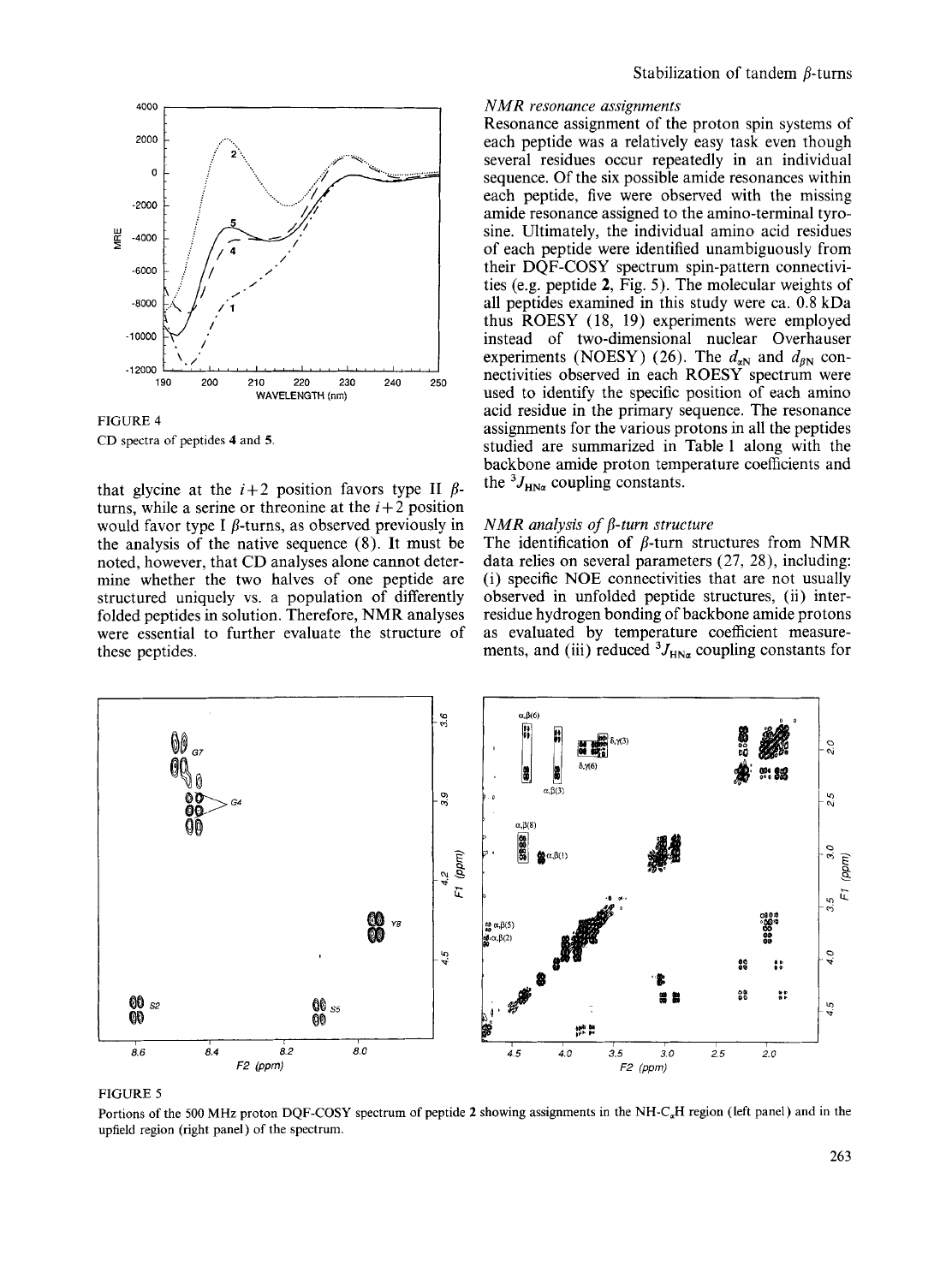# J.R. Dobbins *ef ul.*

| Peptide resonance assignments, temperature coefficients and coupling constants <sup>a</sup> |                          |            |                          |                                                                           |                                                         |                          |                                                               |                          |
|---------------------------------------------------------------------------------------------|--------------------------|------------|--------------------------|---------------------------------------------------------------------------|---------------------------------------------------------|--------------------------|---------------------------------------------------------------|--------------------------|
| Residue                                                                                     | Chemical shift (ppm)     |            |                          |                                                                           |                                                         |                          | $\frac{\Delta \delta_{\text{NH}}}{\Delta T}$<br>$\times 10^3$ | $^{3}J_{\text{HNZ}}$     |
|                                                                                             | NH                       | CxH        | $C\beta H$               | C/H                                                                       | $C\delta H$                                             | Others                   |                                                               |                          |
|                                                                                             |                          |            |                          |                                                                           | Tyr-Ser-Pro-Thr-Ser-Pro-Ser-Tyr-NH <sub>2</sub> (1)     |                          |                                                               |                          |
| Tyr <sup>1</sup>                                                                            | $\sim$                   | 4.25       | 3.13, 3.07               | $\overline{\phantom{a}}$                                                  |                                                         |                          | $\overline{\phantom{a}}$                                      |                          |
| Ser <sup>2</sup>                                                                            | 8.54                     | 4.74       | 3.86, 3.75               | $\overline{\phantom{m}}$                                                  |                                                         | $\rightarrow$            | $(-)7.53$                                                     | 8.0                      |
| Pro <sup>3</sup>                                                                            | $\equiv$                 | 4.40       | 2.34, 2.02               | 2.02, 2.02                                                                | 3.82, 3.82                                              | $\qquad \qquad -$        | $\equiv$ .                                                    | $\overline{\phantom{a}}$ |
| Thr <sup>4</sup>                                                                            | 8.23                     | 4.30       | 4.22                     | $\sim$                                                                    | $\equiv$                                                | 1.20                     | $(-)7.48$                                                     | 8.0                      |
| Ser <sup>5</sup>                                                                            | 8.31                     | 4.74       | 3.86, 3.78               |                                                                           |                                                         | $\overline{\phantom{0}}$ | $(-) 7.76$                                                    | 7.5                      |
| Pro <sup>6</sup>                                                                            | $\equiv$                 | 4.40       | 2.22, 1.74               | 2.00, 2.00                                                                | 3.63, 3.63                                              | $\qquad \qquad -$        | $\frac{1}{2}$                                                 | $\overline{\phantom{a}}$ |
| Ser <sup>7</sup>                                                                            | 8.39                     | 4.33       | 3.74, 3.74               | $\equiv$                                                                  | $\sim$                                                  | $\overline{\phantom{a}}$ | $(-)7.59$                                                     | 7.0                      |
| $Tyr^8$                                                                                     | 8.16                     | 4.54       | 3.08, 2.95               | $\sim$                                                                    |                                                         |                          | $(-)7.65$                                                     | 7.5                      |
|                                                                                             |                          |            |                          |                                                                           | Tyr-Ser-Pro-Gly-Ser-Pro-Gly-Tyr-NH, (2)                 |                          |                                                               |                          |
| Tyr <sup>1</sup>                                                                            |                          | 4.22       | 3.06, 3.06               |                                                                           |                                                         |                          |                                                               |                          |
| Ser <sup>2</sup>                                                                            | 8.60                     | 4.70       | 3.83, 3.74               |                                                                           |                                                         |                          | $(-) 8.92$                                                    | 7.5                      |
| Pro <sup>3</sup>                                                                            | $\equiv$                 | 4.09       | 2.25, 1.91               | 2.02, 2.02                                                                | 3.64, 3.64                                              | -                        | $\sim$                                                        | $\overline{\phantom{m}}$ |
| Gly <sup>4</sup>                                                                            | 8.46                     | 3.97, 3.88 | $\sim$                   | $\sim$                                                                    | $\sim$                                                  | $\equiv$                 | $(-) 5.42$                                                    | 5.8                      |
| Ser <sup>5</sup>                                                                            | 8.12                     | 4.72       | 3.86, 3.86               | $\sim$                                                                    |                                                         |                          | $(-)$ 4.89                                                    | 6.5                      |
| $\mathrm{Pro}^6$                                                                            | $\sim$ .                 | 4.39       | 2.25, 1.85               | 2.02. 2.02                                                                | 3.83, 3.71                                              |                          | $\sim$ $-$                                                    | $\overline{\phantom{m}}$ |
| $Gly^7$                                                                                     | 8.50                     | 3.74, 3.74 | $\lambda=1$              |                                                                           |                                                         | $\overline{\phantom{0}}$ | $(-) 7.78$                                                    | 6.0                      |
| $Tyr^8$                                                                                     | 7.97                     | 4.40       | 3.03, 2.91               | $\bar{\mathcal{L}}$                                                       |                                                         | $\equiv$                 | $(-)$ 4.94                                                    | 6.0                      |
|                                                                                             |                          |            |                          |                                                                           | Tyr-Ser-Pro-D-Ala-Ser-Pro-D-Ala-Tyr-NH <sub>2</sub> (3) |                          |                                                               |                          |
| Tyr <sup>1</sup>                                                                            | $\overline{\phantom{a}}$ | 4.24       | 3.05, 3.05               |                                                                           |                                                         |                          |                                                               |                          |
| Ser <sup>2</sup>                                                                            | 8.60                     | 4.74       | 3.85, 3.72               |                                                                           |                                                         |                          | $(-)8.38$                                                     | 7.5                      |
| Pro <sup>3</sup>                                                                            | $\equiv$                 | 4.14       | 2.25, 1.89               | 2.06, 2.06                                                                | 3.66, 3.66                                              |                          | $\overline{\phantom{0}}$                                      | $\bar{a}$                |
| $D-Ala4$                                                                                    | 8.49                     | 4.32       | 1.37                     | $\sim$                                                                    |                                                         |                          | $(-)7.04$                                                     | 6.5                      |
| Ser <sup>5</sup>                                                                            | 8.07                     | 4.74       | 3.85, 3.85               | $\mathcal{L}_{\text{max}}$                                                |                                                         |                          | $(-)4.24$                                                     | 7.5                      |
| Pro <sup>6</sup>                                                                            | $\equiv$                 | 4.37       | 2.25, 1.87               | 2.06, 2.06                                                                | 3.85, 3.77                                              |                          | $\frac{1}{2}$                                                 | $\overline{\phantom{a}}$ |
| $D-Ala^7$                                                                                   | 8.41                     | 4.10       | 1.11                     |                                                                           |                                                         |                          | $(-)8.97$                                                     | 6.5                      |
| $Tyr^8$                                                                                     | 8.15                     | 4.38       | 3.06, 2.83               | $\sim$                                                                    |                                                         |                          | $(-) 5.74$                                                    | 6.0                      |
|                                                                                             |                          |            |                          |                                                                           | $Tyr-Ser-Pro-Gly-Ser-Pro-Ser-Tyr-NH2(4)$                |                          |                                                               |                          |
|                                                                                             |                          |            |                          |                                                                           |                                                         |                          |                                                               |                          |
| Tyr <sup>1</sup>                                                                            | $\equiv$                 | 4.23       | 3.10, 3.10               |                                                                           |                                                         |                          |                                                               |                          |
| Ser <sup>2</sup>                                                                            | 8.58                     | 4.73       | 3.72, 3.72               | $\equiv$                                                                  |                                                         |                          | $(-)8.16$<br>$\equiv$                                         | 7.0                      |
| Pro <sup>3</sup>                                                                            | $\overline{\phantom{a}}$ | 4.28       | 2.30, 1.95<br>$\sim$     | 2.00, 2.00<br>w.                                                          | 3.69, 3.69                                              |                          |                                                               | $\equiv$                 |
| Gly <sup>4</sup>                                                                            | 8.53                     | 3.94, 3.94 |                          |                                                                           |                                                         |                          | $(-)7.53$                                                     | 6.0                      |
| Ser <sup>5</sup>                                                                            | 8.15                     | 4.74       | 3.84.3.84                | $\hspace{1.0cm} \rule{1.5cm}{0.15cm} \hspace{1.0cm} \rule{1.5cm}{0.15cm}$ |                                                         |                          | $(-)5.94$                                                     | 7.0                      |
| $Pro^{\circ}$                                                                               | $\sim$                   | 4.40       | 2.20, 1.72               | 1.98, 1.98                                                                | 3.80, 3.70<br>$\equiv$                                  |                          | $\sim 100$ km s $^{-1}$                                       | $\overline{\phantom{a}}$ |
| Ser <sup>7</sup>                                                                            | 8.38                     | 4.30       | 3.70, 3.70               |                                                                           |                                                         |                          | $(-)7.26$                                                     | $7.0\,$                  |
| $Tyr^8$                                                                                     | 8.10                     | 4.52       | 3.08, 2.93               |                                                                           |                                                         |                          | $(-)6.62$                                                     | 7.0                      |
|                                                                                             |                          |            |                          |                                                                           | Tyr-Ser-Pro-Thr-Ser-Pro-Gly-Tyr-NH <sub>2</sub> (5)     |                          |                                                               |                          |
| Tyr <sup>1</sup>                                                                            | $\overline{\phantom{a}}$ | 4.23       | 3.12, 3.06               |                                                                           |                                                         |                          |                                                               |                          |
| Ser <sup>2</sup>                                                                            | 8.54                     | 4.74       | 3.78, 3.78               |                                                                           |                                                         |                          | $(-)7.33$                                                     | 8.0                      |
| Pro <sup>3</sup>                                                                            | $\overline{\phantom{0}}$ | 4.36       | 2.32, 1.95               | 2.00, 2.00                                                                | 3.71, 3.71                                              |                          | $\overline{\phantom{a}}$                                      | $\overline{\phantom{a}}$ |
| Thr <sup>4</sup>                                                                            | 8.17                     | 4.30       | 3.11                     | $\overline{\phantom{0}}$                                                  | $\mathcal{L}_{\mathcal{A}}$                             | 1.18                     | $(-)6.67$                                                     | 8.0                      |
| Ser <sup>5</sup>                                                                            | 8.28                     | 4.74       | 3.78, 3.78               |                                                                           | $\overline{\phantom{a}}$                                | $\overline{\phantom{0}}$ | $(-)7.03$                                                     | 6.5                      |
| Pro <sup>6</sup>                                                                            |                          | 4.41       | 2.26, 1.88               | 2.01, 2.01                                                                | 3.81, 3.81                                              |                          | $\equiv$                                                      | $\equiv$                 |
| $Gly^7$                                                                                     | 8.49                     | 3.83, 3.83 | $\overline{\phantom{a}}$ |                                                                           | ò.                                                      |                          | $(-)7.20$                                                     | 5.5                      |
| $Tyr^8$                                                                                     | 8.02                     | 4.47       | 3.06, 2.94               |                                                                           |                                                         |                          | $(-)6.28$                                                     | 7.0                      |

**TABLE** 1

**<sup>a</sup>**Chemical shift positions of the individual ring protons of the tyrosine residues are not reported.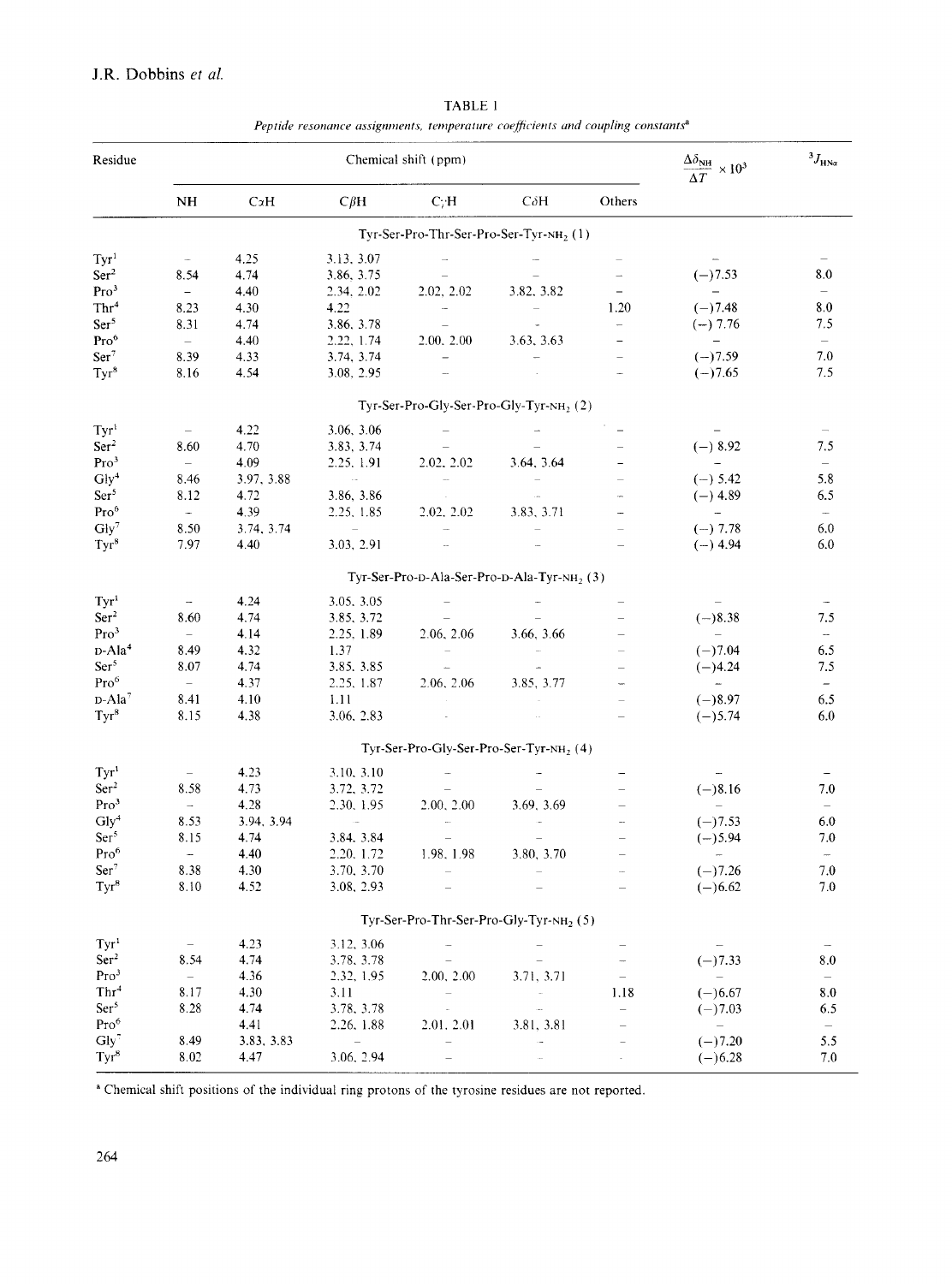specific residues in the primary sequence. There are four residues (*i* to  $i+3$ ) involved in a  $\beta$ -turn motif and for both  $\beta$ -turn types a strong  $d_{NN}(i+2, i+3)$ NOE connectivity is expected along with a  $d_{aN}(i+1)$ ,  $i+3$ ) connectivity which usually appears as a weak cross-peak in the ROESY spectrum. While  $d_{NN}(i,$  $i+2$ ) connectivities are generally unobserved in aqueous solutions (21), the presence of a weak  $d_{NN}(i+1)$ ,  $i+2$ ) connectivity (when residues other than proline are present at the  $i+1$  position of a turn structure) distinguishes a type I turn from a type **I1** turn, and the latter turn type exhibits a strong  $d_{aN}(i+1, i+2)$ connectivity (27). Whenever a proline is present in a turn motif, the  $\delta$  protons show connectivities like an amide proton with neighboring residues, It should be pointed out, however, that these parameters, although necessary to identify a turn structure, are not unequivocal evidence making it difficult to further classify a  $\beta$ -turn structure as to its various type (i.e. type I vs. type **I1** etc.). Thus, a combination NMR connectivities along with corraborating evidence provided by other forms of spectroscopy, such as CD, are necessary to determine unambiguously the presence of a  $\beta$ -turn.

In the present study the key evidence for the presence of  $\beta$ -turn structure was obtained from NOE patterns including  $d_{NN}$  connectivities and strong  $d_{aN}(i+1, i+2)$  connectivities predicted to occur in such a motif. Furthermore, the temperature coefficients of the chemical shifts of backbone amide protons rendered information on the inter-residue hydrogen bonding patterns and their variations by residue replacement. In all the peptides studied, it was expected that the residues between *2* and 8 (amino acid residues are numbered sequentially from the amino-terminus to the carboxy-terminus of each peptide) form two overlapping Ser-Pro-Xaa-Xaa  $\beta$ -turn motifs (Fig. 2) in aqueous solution and, as expected, several of the abovementioned NOEs were observed.

While the peptide sequence found in **1** was the subject of a previous study (8), we elected also to examine its structure for direct comparison to our altered peptides. In our model of the native sequence (1) sequential NOEs  $(d_{aN})$  were observed between residues 1-2, 3-4, 4-5, 6-7, 7-8, and  $d_{\alpha\delta}$  connectivities were observed between residues *2-3* and 5-6, permitting the sequence-specific assignment of the various amino acids present. Additionally, the observed  $d_{NN}$  (residues 4, 5) connectivity was somewhat weaker than the  $d_{NN}$  (residues 7, 8) connectivity, and there was a weak  $d_{N\delta}$  (residues 2, 3) connectivity observed, whereas such a connectivity was not present between residues *5* and **6.** These NOE patterns suggest that the amino-terminal Ser-Pro-Xaa-Xaa sequence of **1** (residues 2-5) may be characterized as a mixture of type I and type **I1** turn structure while the carboxyterminal Ser-Pro-Xaa-Xaa sequence (residues 5-8) forms a type **I1** structure.

Overall, the amino-terminal Ser-Pro-Xaa-Xaa sequence of the molecule exhibits weak NOEs in comparison to the carboxy-terminal Ser-Pro-Xaa-Xaa sequence, most likely due to additional internal motion resulting from the dynamic interconversion between a mixture of the two types of turns that are present in aqueous solution. The  ${}^{3}J_{HN\alpha}$  coupling constant for the third residue in the amino-terminal turn  $(Thr<sup>4</sup>)$  was 8.0 Hz which is closer to that observed for a type I turn while that of  $\text{Ser}^7$  was 7.0 Hz which is slightly larger than the *5* Hz value expected for a type **I1** turn. The temperature coefficients of all the observable backbone amide protons were ca.  $(-)7.5$ ppb/K, indicating that all residues are equally exposed to the solvent and that intramolecular hydrogen bonding, as would be predicted to occur between the *i* and  $i+3$  residues of an individual  $\beta$ -turn, is weak. These findings suggest that, despite the small size of the peptide, there is a low, but nonetheless observable, population of ordered structure in the form of two  $\beta$ -turns in aqueous solution, as noted previously (8).

The structural stability of the 'next generation' of peptides **(2-5)** was assessed by the same NMR methods discussed above. Although NOE intensities were not used quantitatively to estimate folded populations, they were used qualitatively to compare the stabilization of the folded structures found within this closely related family of peptides. **As** shown in Fig. **6,** the ROESY spectrum of **2,** which contained glycine at the  $i+2$  positions of each  $\beta$ -turn-forming unit in place of Thr<sup>4</sup> and Ser<sup>7</sup> found in the native sequence, shows NOEs characteristic of a type  $\prod \beta$ turn secondary structure for both halves of the molecule; compared to the native sequence, both the  $d_{NN}$  $(i+2, i+3)$  NOE connectivities were relatively strong and about the same intensity within this peptide. The fingerprint  $(NH-C_{\alpha}H)$  region (Fig. 6) shows all sequential NOE connectivities and, in addition, that the  $d_{aN}(i+1, i+2)$  connectivities are stronger than the corresponding  $d_{\alpha N}(i+2, i+3)$  connectivities further indicating a type **II**  $\beta$ -turn structure (27).

In conjuction with this connectivity data, the temperature coefficients of the amide protons of residues 5 and 8 of 2 were found to be  $(-)4.89$  and **(-)4.94** ppb/K, respectively, accompanied by low values of  ${}^{3}J_{\text{HNa}}$  coupling constants for residues 4 and 7 (5.8 Hz and 6.0 Hz respectively). The relatively low temperature coefficients for the amide protons of **2**  in comparison to **1,** along with the low coupling constants, provide strong evidence for the stabilization of type II *β*-turns within *both* the amino- and carboxy-terminal Ser-Pro-Xaa-Xaa sequences of this peptide.

In peptide 3, which replaced residues  $\text{Thr}^4$  and  $\text{Ser}^7$ with D-Ala, of the two  $d_{NN}(i+2, i+3)$  connectivities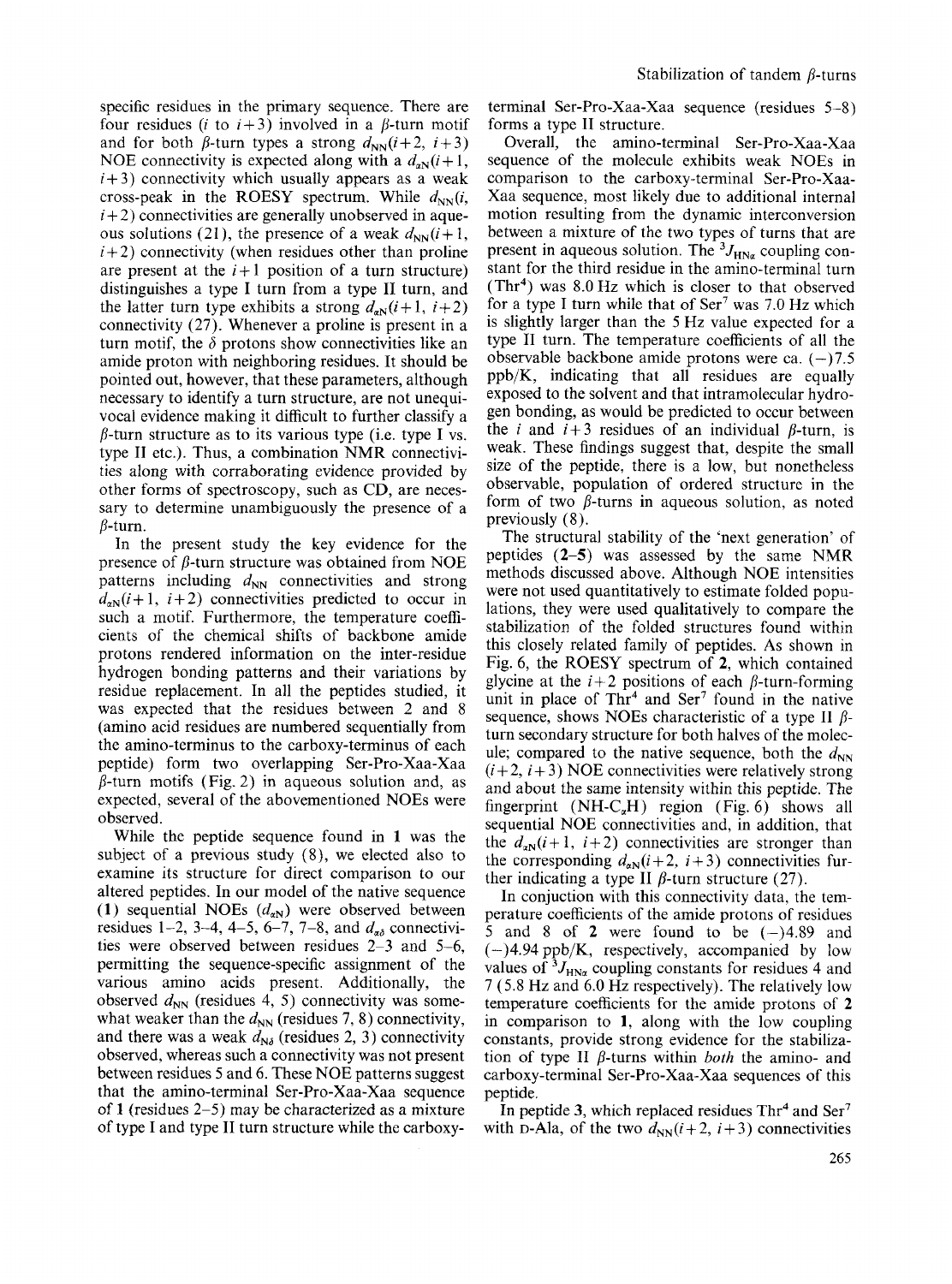

FIGURE *6* 

Portions of the *500* MHz proton ROESY spectrum of peptide **2** showing NOE connectivities in the NH-NH region (left panel) and in the NH-C<sub>a</sub>H region (right panel).

observed, the  $d_{NN}$ (residues 7, 8) connectivity was weaker than that of  $d_{NN}$ (residues 4, 5) (Fig. 7). In addition, stabilization of the *i* to  $i + 3$  hydrogen bonds of the peptide were indicated by the relatively low temperature coefficient values of  $(-)4.24$  ppb/K for



FIGURE 7

**A** portion of the 500 MHz proton ROESY spectrum of peptide **3**  showing NH-NH NOE connectivities.

Ser<sup>5</sup> in the amino-terminal Ser-Pro-Xaa-Xaa sequence and  $(-)$ 5.74 ppb/K for the Tyr<sup>8</sup> amide proton in the carboxy-terminal Ser-Pro-Xaa-Xaa sequence. The  ${}^{3}J_{HN_2}$  coupling constants of the D-Ala residues at the 4 and 7 positions were also lowered to a value of about 6.0 Hz. Based on these data it is reasonable to suggest that both halves of peptide **3,** like **2,** adopt a type II  $\beta$ -turn and that the turn structure in the amino-terminal Ser-Pro-Xaa-Xaa site is stabilized to a greater extent in comparison to the carboxyterminal site.

Overall, the NMR data indicates that substitution of the *i+2* position of each Ser-Pro-Xaa-Xaa sequence promotes the formation of type II  $\beta$ -turns, as also supported by our CD measurements. In addition, the NMR data have also permitted an evaluation of the extent of stabilization attributed to each individual Ser-Pro-Xaa-Xaa  $\beta$ -turn of a peptide and suggests that each site responds differently to the stabilizing influence of either a Gly or D-Ala substitution.

In order to investigate further the possible influence of turn stabilization in one Ser-Pro-Xaa-Xaa site on the other *unsubstituted* Ser-Pro-Xaa-Xaa site, peptides **4** and *5,* containing the single substitutions of glycine at position 4 *or* 7 of the native sequence, were again examined; glycine substitutions were chosen over D-Ala substitutions due to the relatively strong NOE connectivities observed in **2.** Peptide **4,** which differs from the native sequence at only position 4, showed NOE connectivities (mainly  $d_{NN}$ ) characteristic of a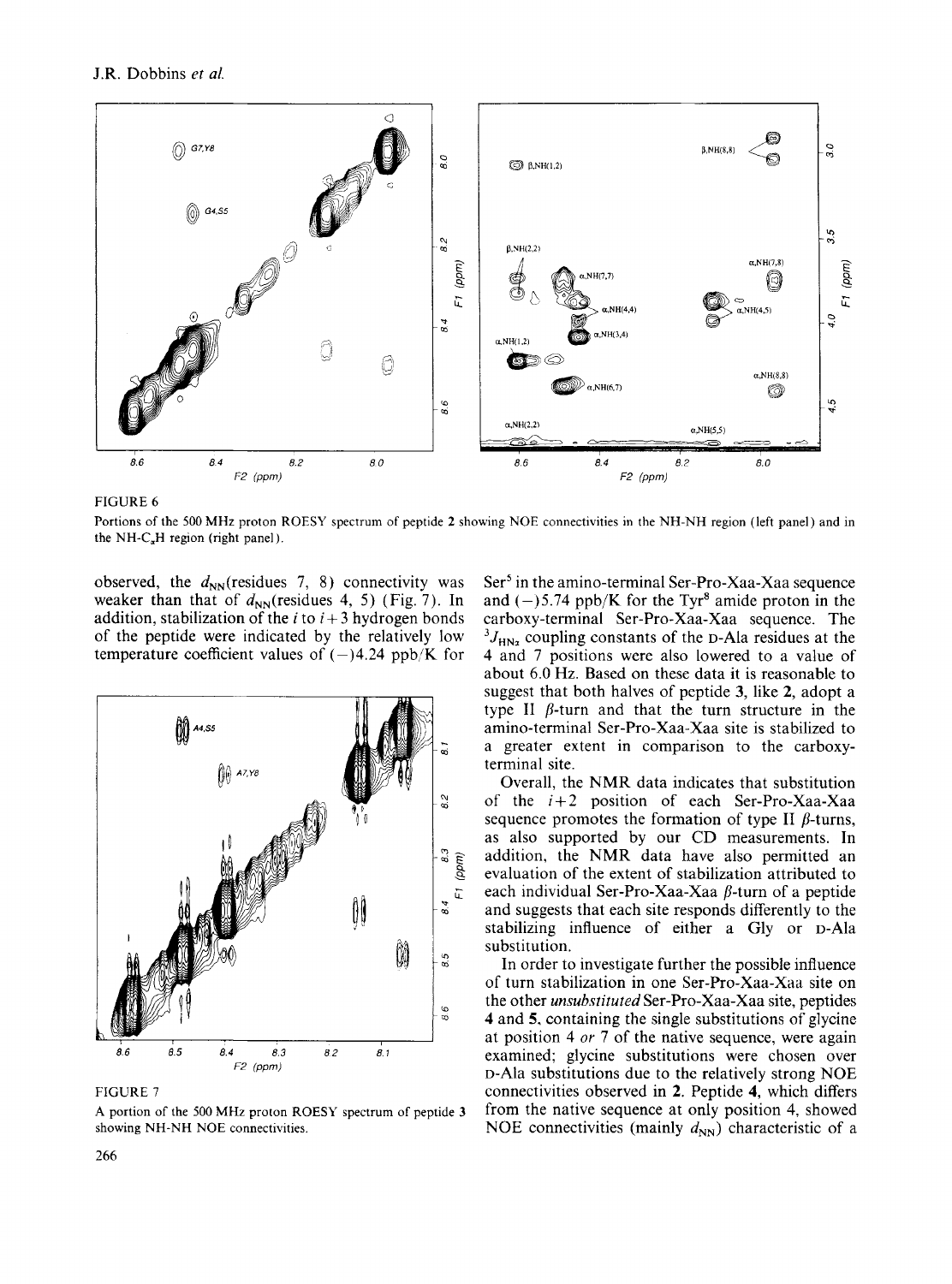type I1 turn for both the amino-terminal and carboxyterminal Ser-Pro-Xaa-Xaa sites. Further, the  ${}^{3}J_{H N \alpha}$ coupling constant for Gly4 was 6.0 Hz and that in Ser<sup> $\bar{\tau}$ </sup> was 7.0 Hz compared to the values of 8.0 Hz and 7.0Hz observed for the 4 and 7 positions of peptide **1,** respectively. Additionally, the temperature coefficient of the Ser' amide proton of **4** was  $(-)$  5.94 ppb/K indicating that the Gly substitution, as expected, favored the formation of a  $\beta$ -turn within the amino-terminal portion of the peptide. However, it was observed that this Gly substitution *also* promoted hydrogen bonding between Ser<sup>5</sup> and Tyr<sup>8</sup> in the second half of the peptide as evidenced by the reduced temperature coefficient of the amide proton of Tyr<sup>8</sup> [(-)6.62 ppb/K] as compared to the value of  $(-)7.65$  ppb/K in peptide 1. It is thus reasonable to speculate that substitution of Gly at position 4 of the peptide stabilized the type 11 turn in the aminoterminal half *which also influenced* the stability of the turn structure in the carboxy-terminal (unsubstituted) half of the peptide.

Similarly, peptide **5,** which differs from the native sequence only at position 7, showed typical type I1  $\beta$ -turn NOE patterns and temperature coefficients for the Ser<sup>5</sup> and Tyr<sup>8</sup> amide protons  $[(-)7.03$  and  $(-)6.28$ ppb/K, respectively] and  ${}^{3}J_{H N_{\alpha}}$  coupling constants of 8.0 Hz and 5.5 Hz for Thr<sup>4</sup> and Gly<sup>7</sup>, respectively. These data suggest that, unlike the Gly substitution at position **4** which stabilizes the turn structure within *both* the amino-terminal and carboxy-terminal Ser-Pro-Xaa-Xas sequences, the substitution at position 7 stabilizes only the turn structure in which it resides.

#### *Moleculur modeling*

The spectroscopic data presented indicate that the secondary structure of peptides **2** and **3** consist of two, overlapping type  $\overline{II}$   $\overline{B}$ -turns. Thus, as observed previously  $(21)$ , the stabilization of turn structures in peptides **2** and **3** may be attributed to the small size of Gly and the inverted  $C_{\alpha}$  stereocenter of D-Ala which minimizes steric hindrance to turn formation in comparison to the relatively larger residues in the native sequence (Thr and Ser). These data enable reasonable models of **2** and **3** to be constructed containing type II  $\beta$ -turns within each of the overlapping Ser-Pro-Xaa-Xaa sites. Using the accepted (20) backbone torsion angles for a type II turn  $(\phi_{i+1},$ structures can be generated that indicate the formation of rather compact, folded peptides (e.g. peptide **2,** Fig. 8). This observation is further substantiated by the relatively low temperature coefficients of the amide protons of the substituted Gly residues in **2**   $[(-)5.8 \text{ pb/K}$  at position 4 and  $(-)6.0 \text{ pb/K}$  at position 71 which indicate that this residue is screened from solvent much more effectively than the corresponding residues in the native peptide (Table 1); a similar argument can also be applied to the D-Ala  $\psi_{i+1}=(-60^{\circ}, +120^{\circ})$   $(\phi_{i+2}, \psi_{i+2})=(+80^{\circ}, 0^{\circ}),$ 



#### FIGURE 8

Molecular model of peptide 2 containing two type **II**  $\beta$ -turns based on spectroscopic evidence (CD and NMR).

substituted peptide 3 which again favors *i* to  $i+3$ hydrogen bonding and stabilizes the turn structure.

Overall, the model (Fig. 8) not only illustrates the compact nature and spatial arrangement of tandem type **II**  $\beta$ -turns, but also emphasizes that the preorganized structures which result can potentially orient the aromatic moieties of the sequence in a fashion suitable for bis-intercalation of DNA. In addition, analysis of the model reveals that with the aromatic rings positioned as shown, multiple hydrogen bond donor and acceptor sites are poised for intimate contact with the grooves of a DNA helix; this property of the structure could lead to DNA binding selectivity as observed with the quinoxaline antibiotics (7). While DNA binding in the presence of the native Tyr residues alone is expected to be relatively weak (9), the model appears to be consistent with the idea that the overlapping  $\beta$ -turn systems developed herein may assist in creating a linking system, in conjunction with *alternative* aromatic residues (29), for the construction of novel bisintercalators.

# **CONCLUSIONS**

The investigations described above have explored the use of amino acid substitutions to impart structural preorganization to a unique *tandem* p-turn forming motif. The experiments performed have demonstrated that substitution of either Gly or D-Ala was sufficient to induce a relatively high population of type **II**  $\beta$ turns within these overlapping motifs in contrast to the native motif sequence. Additionally, study of mono-substituted peptides suggests that stabilizing a